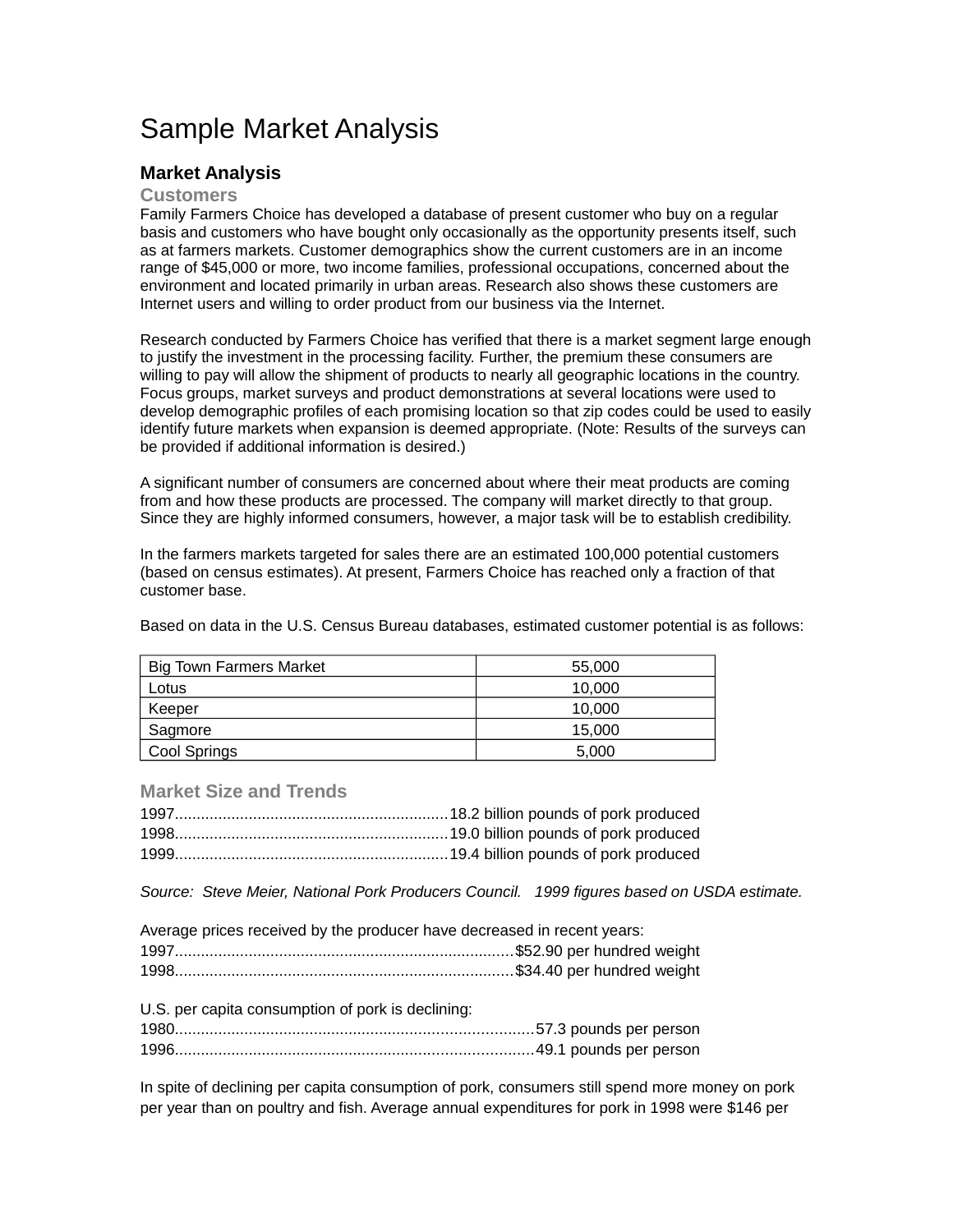person per year, second only to beef at \$218. The expenditures for all meat (beef, pork, poultry and fish) decreased slightly from the 1997 annual expenditures. (Source: Consumer Expenditures Survey, 1984-98, U.S. Department of Labor, Bureau of Labor Statistics)

According to USDA data, higher expenditures for pork versus poultry may have been due to retail prices. For example, in June 1998, the average retail price for pork was \$2.29 per pound, compared to chicken at \$1.55 per pound.

# **Consumer Perceptions of Pork**

According to a survey conducted by the National Pork Producers Council, more than three out of four family cooks believe pork is a healthful choice. The same study indicated families prefer pork because it tastes good. Survey respondents also cited pork's versatility, nutrition and value as key reasons for its popularity.

#### **Ranking of the favorite cuts:**

- 1. Chops
- 2. Tenderloins
- 3. Roasts
- 4. Ribs

*Pork producers work hard to deliver the product that the consumer wants. Consumers wanted leaner pork and they got it! Compared to 1983, pork of 2000 has about 31 percent less fat content.* 

# **General Trends in Meat Consumption**

There are a number of new and emerging trends in meat marketing which are relevant to the interest of this feasibility study. In general there are three consumer preferences today which are driving major changes in the meat industry.

- Consumers are demanding meats that require little preparation time. Population and labor trends are driving this preference. An unprecedented number of women are in the workforce today. There is an increasing number of single adult households in the U.S.; of those, the number of single parent, female-headed households is increasing, resulting in more than ever limited time for meal preparation within U.S. households. A Yankelovich poll (reported by the American Meat Institute) claims that half of all Americans spend less than 45 minutes cooking an evening meal compared to the two-hour meal preparation typical in American households 30 years ago. People have a limited amount of time and don't want to spend it cooking. Add to this the fact that at 4 p.m., 60 percent of Americans do not know what they will eat for dinner. The implications are that the meat marketing industry has a whole new challenge for capturing palates and dollars.
- Consumers have little knowledge of and skills for cooking. Studies report that many consumers feel that their knowledge of cooking and skills for meal preparation are more limited than those of their parents and grandparents. Furthermore, the American Meat Institute reports that many American consumers find meat preparation to be challenging. Implications for meat marketing are that meats are becoming increasingly available as meal-ready or with minimal preparation.
- Consumers are concerned about health and nutrition when buying meat. The Food Marketing Institute claims that nearly 80 percent of Americans want to eat food they perceive to be extremely healthy and that 42 percent are willing to pay more for low-fat versions of commonly consumed products. In the lunch meat and hot dog markets, a record 50 percent of the products offered are items with reduced or low fat.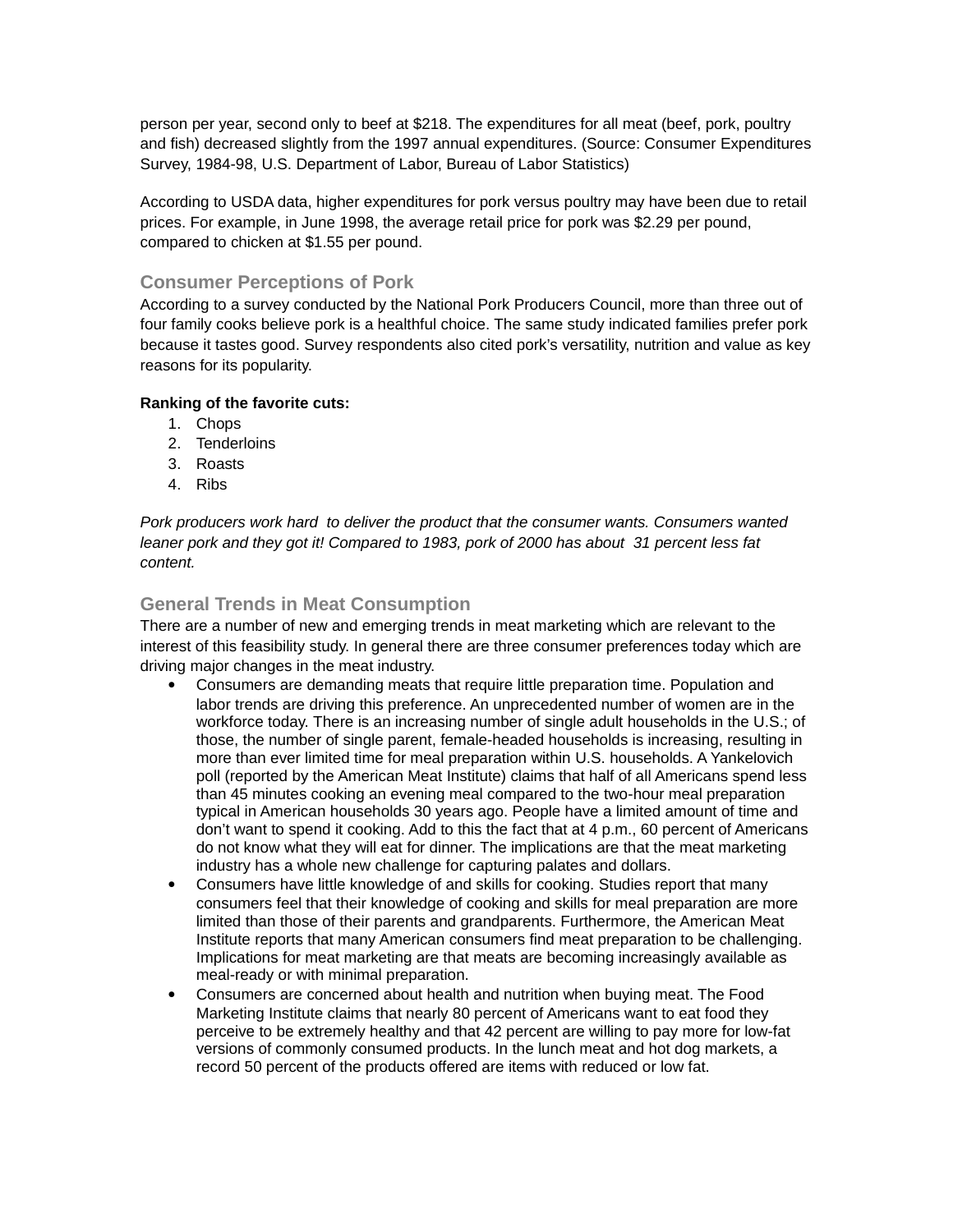Consumers are demanding changes from the meat industry and the industry is responding. Numerous options and innovations can be observed at all levels in production, processing and packaging. The retail point of sale is taking on a new look.

# **Emerging Trends in Meat Marketing**

**Case-Ready Meat**: These are value added fresh meat products that the supermarket purchases in precut packages. Due to new packaging technologies, precut, tray-ready packages tend to offer a longer shelf life than conventional products. Often hermetically sealed, they offer customers trimmed, individually wrapped, consistent portions. Case-ready meats eliminate extra steps in handling for retailers and consumers alike.

**Consumer-Ready Products**: These products go a step beyond the case-ready meat products by including preparation tips, cooking instructions, spices, or seasoning packets. Portions are indicated on the package. Consumer-ready products include items such as marinated meats, stuffed chops, kabobs and seasoned steaks and roast which are ready to take home and pop into the oven, microwave or place on the grill.

**Home Meal Replacement**: These are fully prepared products which free the consumer from all responsibility of meal preparation. They often come packed and portioned as entrees with options to purchase complementary side dishes or extras. Also known as TOTE (Take Out To Eat), these dinners in a bag are the way in which supermarkets and grocery stores are competing with restaurants to gain business from Americans who choose not to prepare their own meals.

The market analysis shows a broad range of prospective clients. The green labeled, eco-labeled, naturally labeled, food industry is in a boom period. While there are a growing number of items from a growing number of vendors becoming available, Family Farmers Choice is approaching the market as a multi-choice provider of products with a face.

The owner/members of Family Farmers Choice have spent 10 years carefully laying the groundwork and learning the methods for success. The value-added cooperative is now poised to make the most of established connections with consumers and other marketers of natural items handcrafted on family farms.

Family Farmers Choice is set to offer food, fiber and manufactured products that nourish, provide comfort or address a desired taste or want. The members of Family Farmers Choice have proven an ability to adjust their product lines while also displaying a tenacious desire to provide whatever level of sweat equity is required to preserve their independent ways of life as family farmers. The owners/members have also provided 50 percent of the equity requirements per early feasibility estimates.

The food-with-a-face concept of marketing is still relatively new and enjoys some sense of novelty in the marketplace. The genuine authenticity that can be verified by Family Farmers Choice is not yet common in the commercial consumer marketplace, which gives the Family Farmers group a leg up on the competition.

The industry of specialized foods and handmade, one-of-a-kind products is on a steady upward growth curve; and Family Farmers Choice is poised to capitalize on the consumer's desire for these items.

While a bouncing economy can affect many areas, specialty food items and unique crafted goods are generally less affected than the main, with unique items typically finding favor in the marketplace. The following article, reprinted, provides a degree of verification.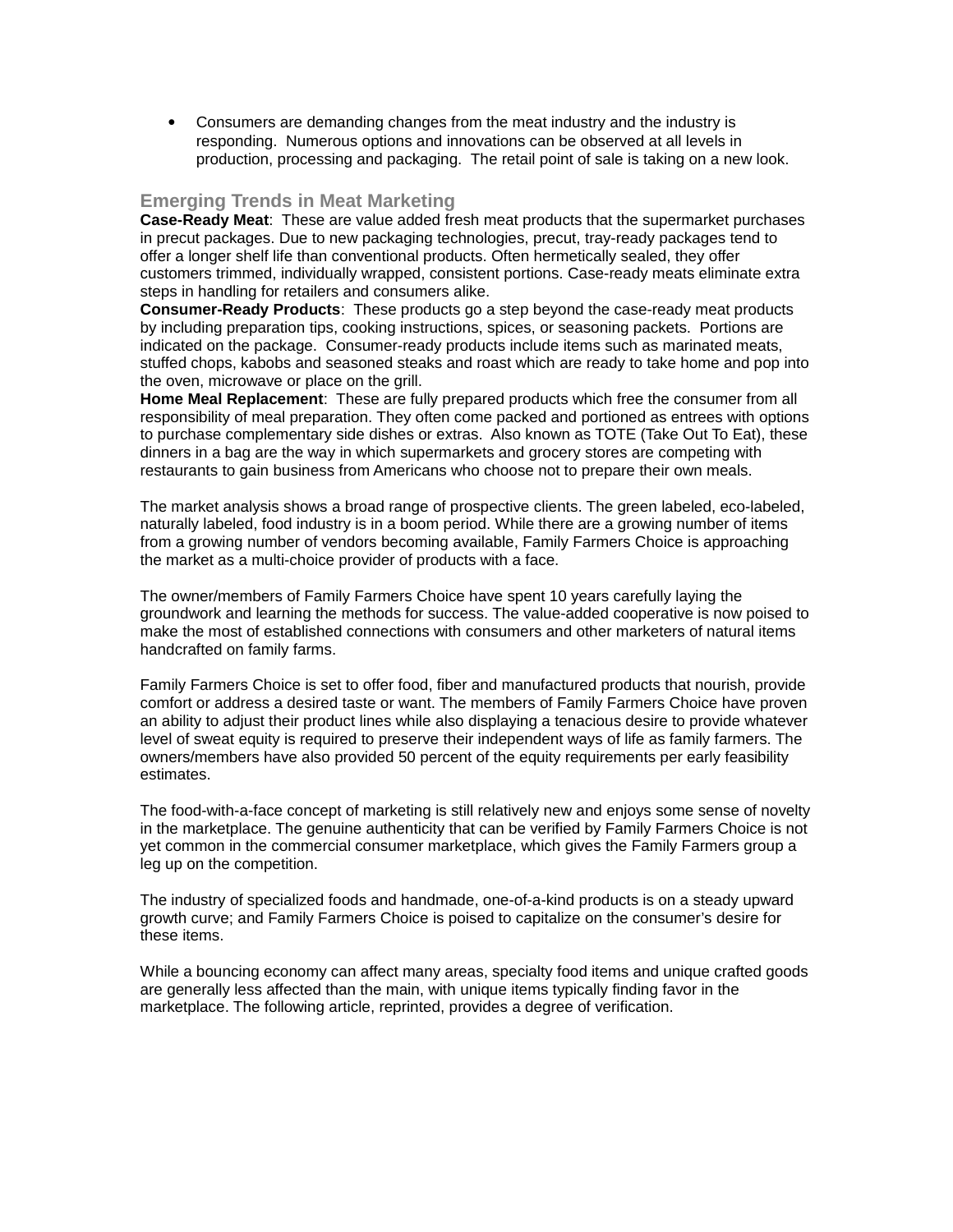# **Farmers Rated Best in Ensuring Food Safety**

Survey Identifies Consumer and Editor Opinions about Food Issues DES MOINES, Iowa— Tuesday, September 29, 1998— Food safety has surpassed issues such as crime prevention, health and nutrition, environmental protection, water quality and recycling as the most important public issue facing consumers. However, **consumers give farmers high marks for their efforts to assure a safe food supply**, a survey by the International Food Safety Council, a restaurant and foodservice industry coalition, shows.

Fifty-nine percent of consumers surveyed **said farmers are doing an excellent job to ensure a safe food supply**. Supermarkets came in a close second at 57 percent, followed by food processors (44 percent), restaurants (42 percent), consumers (38 percent), government agencies (34 percent), and meat/poultry packers (29 percent).

"The survey clearly shows that **consumers hold farmers in high regard for their efforts to produce safe and wholesome products**," said Bill Brewer, public relations counsel for the Food Practice Group. "**This offers an opportunity for the agricultural community…**"

1998 Food Issues Survey News Release Presented in association with the International Food Safety Council, a restaurant and foodservice industry coalition.

| <b>Family Farmers Choice Products</b> |                              |                             |                           |
|---------------------------------------|------------------------------|-----------------------------|---------------------------|
| Chops                                 | <b>Ham</b>                   | <b>Pork Roasts</b>          | Other                     |
| Smoked Boneless!<br>PorkChops         | Bone-In Spiral<br>Sliced Ham | Pork Road<br>Precooked Pork | Bacon<br>Smoked Pork Loin |
| Fresh Smoked<br>PorkChops             |                              | Rest                        | <b>Rbs</b>                |

The following tables show the pricing strategy that Farmers Choice will use for their products:

| Product                    | Price Calculated per Pound |
|----------------------------|----------------------------|
| Smoked Boneless Pork Chops |                            |
| Fresh Smoked PorkChops     |                            |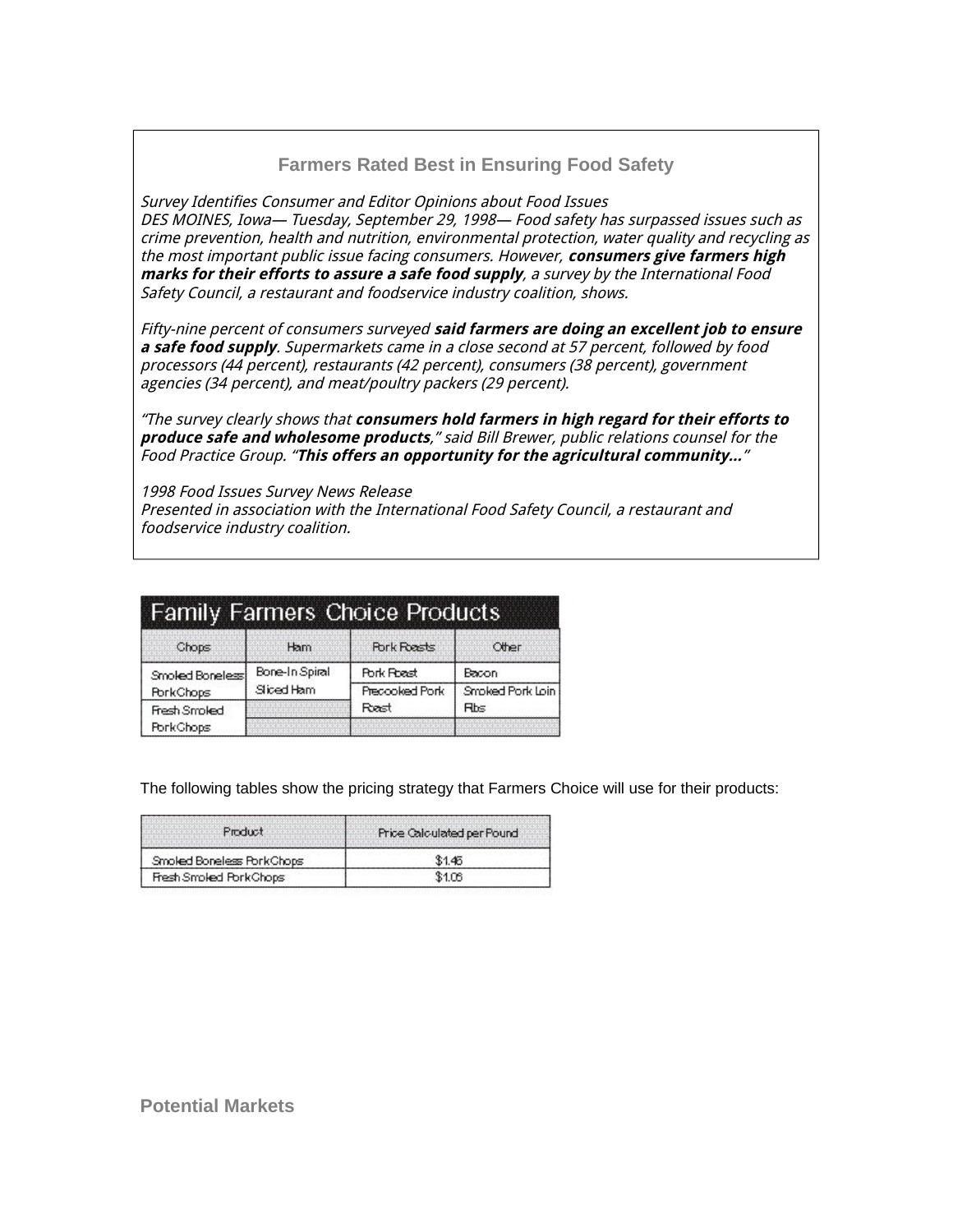

| <b>Customer Categories</b>           | 2001                                                              | 700 | 2003                                          | 2004 | 2005    |
|--------------------------------------|-------------------------------------------------------------------|-----|-----------------------------------------------|------|---------|
| Other                                | \$5,000                                                           |     | $$10,000$ $$15,000$ $$30,000$                 |      | \$50000 |
| Distributors (includes restaurants)] | 330,0001                                                          |     | \$40,000 \$85,000 \$100,000 \$125,000         |      |         |
| Direct (includes farmersmarkets)     |                                                                   |     | \$85,000 \$55,000 \$70,000 \$80,000 \$100,000 |      |         |
| Grocery                              | \$O.                                                              |     | \$85,000 \$130,000 \$190,000 \$225,000        |      |         |
|                                      | TOTAL   \$100,000   \$200,000   \$300,000   \$400,000   \$500,000 |     |                                               |      |         |

## **Product Distribution and Sales**

Meat products are sold in a variety of ways somewhat dependent on fresh or frozen and size of package. At present, ethnic markets and specialty markets are underserved. A survey of the phone company's yellow pages showed only two markets selling to ethnic groups in our proposed trade area. Regardless of whether the market is a niche or traditional market, the meat sales are still handled in the same manner.

#### **Types of sales include:**

- Over the counter in locker plants or meat shops
- By mail order
- Via Internet
- Door-to-door sales and delivery
- Grocery stores
- Institutional food vendors
- Specialty marketing
- Prepared food sales

Farmers Choice will not have any unique food sales methods. Rather, the company will sell via specialty markets, such as farmers markets, as frozen foods, shipping product sold via Internet or phone orders and over the counter at the processing facility. For a small company, Farmers Choice will cover as many marketing avenues as time and resources permit.

## **Estimated Market Share and Sales**

The potential sales volume for the projected sales area is \$10 million. This is Web sites and Iowa State University Extension estimates, which combine population numbers and consumption numbers. With a projected sales volume of \$500,000, Farmers Choice will not have a large market share.

# **Competition**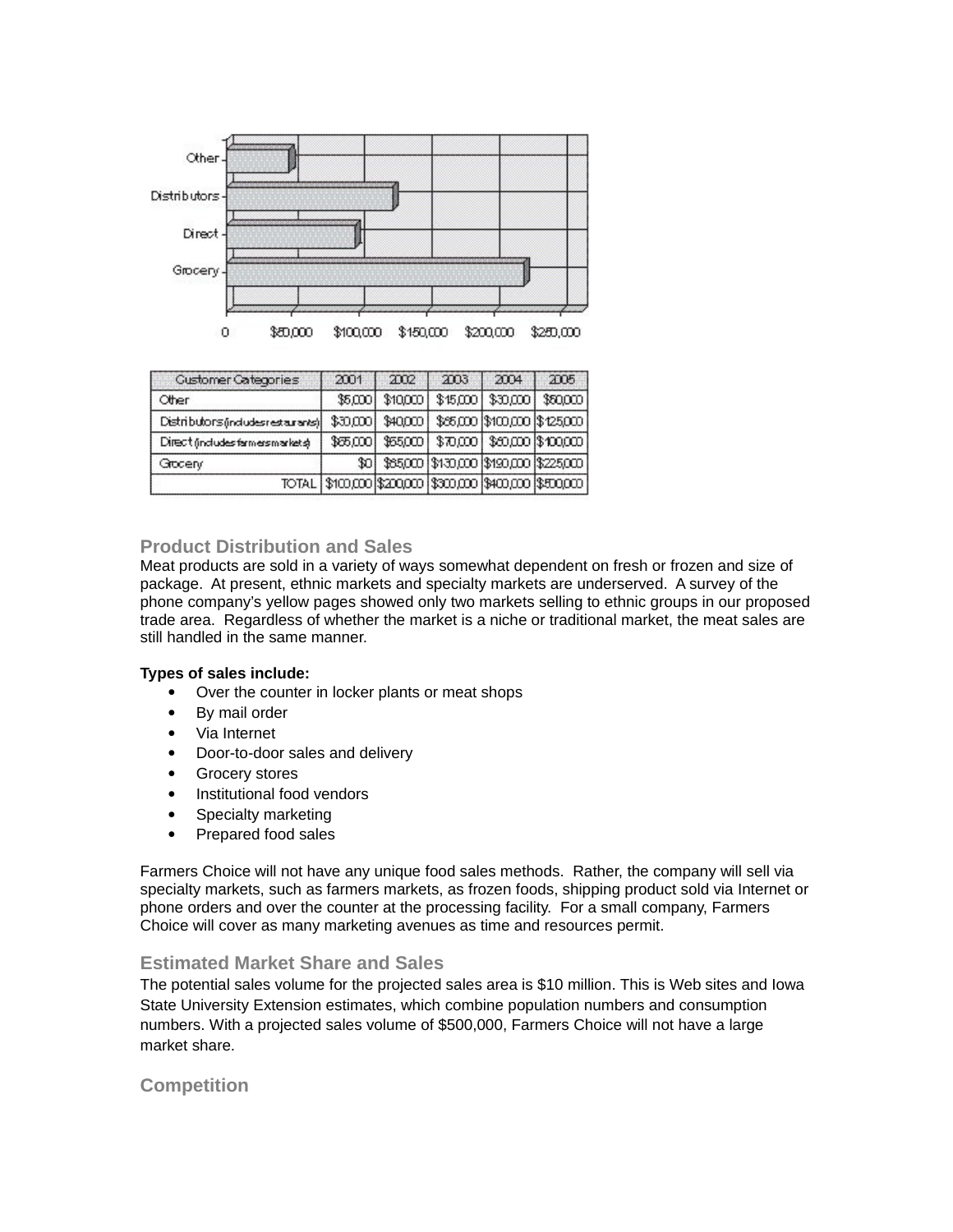Competition is formidable. The competitors have more buying power, more clout in the marketplace and more financial resources to cut deals with suppliers. Farmers Choice has no illusions of coming into the market place and easily capturing sales. It will need to work hard to gain and keep sales. Customers have well established buying habits for meat products coupled with established preferences for products, packing and freshness.

# **Competition is in the form of three main categories:**

- 1. Large chain grocery stores for retail customers.
- 2. Small independent locker plants with retail counters.
- 3. Meat brokers and institutional food sales groups selling to restaurants.

The main competition will be pork products marketed in the traditional manner, i.e., as a commodity. Typically, the consumer does not know where the product comes from and where and how it was processed. Family Farmers plans to differentiate its products from commodity meats in the following manner:

- Preserve the identity of products from the hog raiser to the consumer, whether the product is sold in meat markets, grocery stores, restaurants or delicatessens.
- Hogs will be raised in open pastures on a rotation basis, as opposed to highly dense confinement buildings, thus minimizing the investment required and eliminating waste disposal and related environmental problems. Studies have shown that hogs raised in this manner have fewer health problems, thus reducing the need for medicines of various types, further reducing production costs.
- Establish that the brand "Family Farmers Choice" offers products that are safe and are of consistent high quality, thereby deserving of a premium price.

Who are our competitors? We do not know the annual meat sales volume of our competitors or their market shares. Such figures, if published, were not available for this study.

Farmers Choice prices will be competitive and, in some cases, higher than competing pork products found through other distribution channels. The higher cost, about 5 cents per pound higher on average, will result from the key differences of Farmers Choice product versus competitors'. Again, the sales history indicates consumers are willing to pay a very slight premium to get product that meets their criteria.

# **Some key differences of our product include:**

- It is a natural product, free of hormones.
- It is provided by farmers known to the consumer, as in "food with a face."
- Quality is assured as all hogs are raised to an audited quality system.
- No quality problems will come from processing due to our small facility and worker responsibility for quality.
- Doorstep delivery is available where possible.
- Customers can visit the factory where the food is made.

# **Competitive Advantage and Analysis**

The following table outlines how Farmers Choice compares to the competition in terms of product and other factors, including strengths and weaknesses. The analysis is of Farmers Choice against the competition by major groups. While there may be key differences against individual stores or businesses, these do not exist in large enough quantity to affect sales or strategy of Farmers Choice.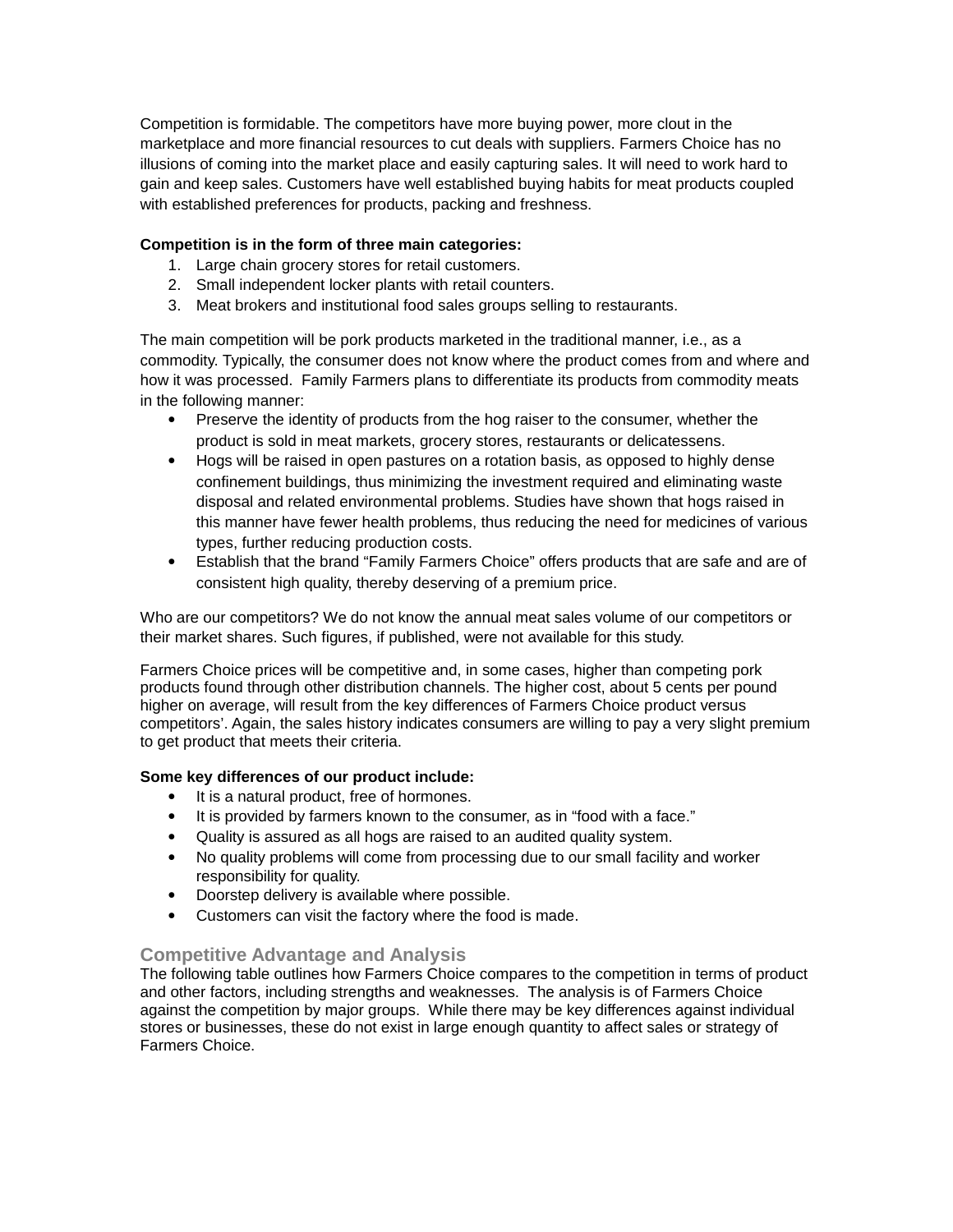| Points of Comparison       | Locker Plants | Groceries | <b>Brokers</b> |
|----------------------------|---------------|-----------|----------------|
| <b>Reputation</b>          | ÷             |           |                |
| Quality                    |               |           |                |
| <b>Natural Product</b>     | YesO          | No+       | No +           |
| Market Share               | П             |           |                |
| <b>Financial Resources</b> | n             |           |                |
| Total Product Line         | n             |           |                |
| Ousforner Service          | ÷             |           |                |
| Ouslom Processing          | ำ⊱ะ∩          | No +      | No +           |

## Fating scale:

Orreans Farmer Choice is no better;

+ means Farmers Choice is better, and

- means Farmers Choice is in a worse competitive position.

Following is an analysis of Farmers Choice strengths and weaknesses, opportunities and threats:

# SWOT Analysis **(Strengths and Weaknesses Opportunities Threats)**

| Strength                                 | <b>Weakness</b>                             |
|------------------------------------------|---------------------------------------------|
| Members invested a lot of<br>desh indoop | Members personal finances<br>are weakened   |
| Coop has many charter members            | Size and needs of member<br>operations vary |
| Quality is trademark of cooperative      | Consumers may not recognize quality.        |

| Opportunities                                | <b>Threats</b>                                   |
|----------------------------------------------|--------------------------------------------------|
| Market hungry for coop's fresh meets         | Fresh meats provide thin ret<br>profit margins   |
| Manyareafamers nariets to attend             | Farners markets rely on great<br>volunteereffort |
| New ethnic markets are expanding<br>repidly. | Major companies also pursuing<br>ethnic markets  |

# **What Does the Coop Have to Sell?**

| Carcass Breakdown(Pork)   |  |
|---------------------------|--|
| <b>Typical Market Pig</b> |  |
|                           |  |
|                           |  |
|                           |  |
|                           |  |
|                           |  |
|                           |  |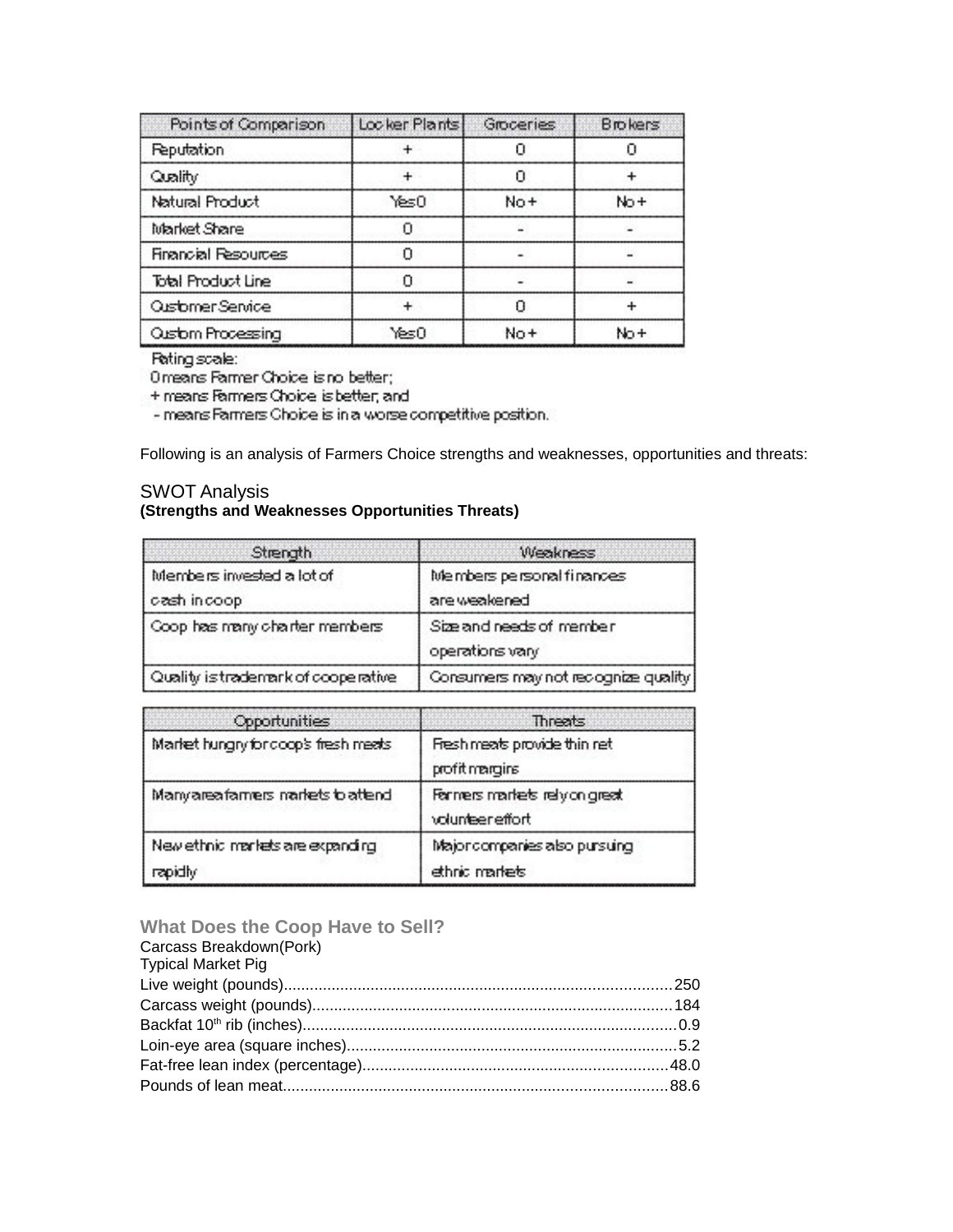| Carcass Breakdown                  |                    |                                |      |
|------------------------------------|--------------------|--------------------------------|------|
| <b>Primal Out</b>                  | <b>Retail Pork</b> | Other Products   Carcass Total |      |
| Ham (450 lbs) 24%                  |                    |                                |      |
| <b>Gured ham</b>                   | 25.5               |                                |      |
| Fresh ham.                         | 2.3                |                                |      |
| <b>Trimmings</b>                   | 56                 |                                |      |
| Skin, fat, bone                    |                    | 11.4                           |      |
| <b>TOTAL</b>                       | 33.6               | 11.5                           | 45.0 |
| loin (33.6 lbs )16%                |                    |                                |      |
| <b>Backribs</b>                    | 32                 |                                |      |
| Boneless loin                      | 10.7               |                                |      |
| Country style ribs                 | 75                 |                                |      |
| Sirbin roast                       | 57                 |                                |      |
| Tenderloin                         | 16                 |                                |      |
| <b>Trimmings</b>                   | 16                 |                                |      |
| Fet and bone                       |                    | 34                             |      |
| <b>TOTAL</b>                       | J34                | 34                             | 336  |
| Side (349 lbs) 19%                 |                    |                                |      |
| <b>Cured bacon</b>                 | <b>19.0</b>        |                                |      |
| Spare ribs                         | 5,6                |                                |      |
| Trimmings                          | 9.1                |                                |      |
| Fet                                |                    | 1.0                            |      |
| <b>TOTAL</b>                       | 33.9               | 1.0                            | 34.9 |
| Boston Butt (14.7 lbs)             |                    |                                |      |
| <b>Blade steaks</b>                | 4.4                |                                |      |
| <b>Blade roast</b>                 | 7.6                |                                |      |
| <b>Trimmings</b>                   | 1.7                |                                |      |
| Fot                                |                    | 06 <sub>1</sub>                |      |
| <b>TOTAL</b>                       | 139                | 06                             | 14.7 |
| Pionio (166 lbs)                   |                    |                                |      |
| Boneless pionic meat               | 125                |                                |      |
| Skin, fat, bone.                   |                    | 4.0                            |      |
| <b>TOTAL</b>                       | 12.5               | 4.0                            | 155  |
| Miscellaneous (39.21bs)            |                    |                                |      |
| Jowls, feet, tail, neckbones, etc. | 15.4               |                                |      |
| Fet, skin, bone                    |                    | 22.0                           |      |